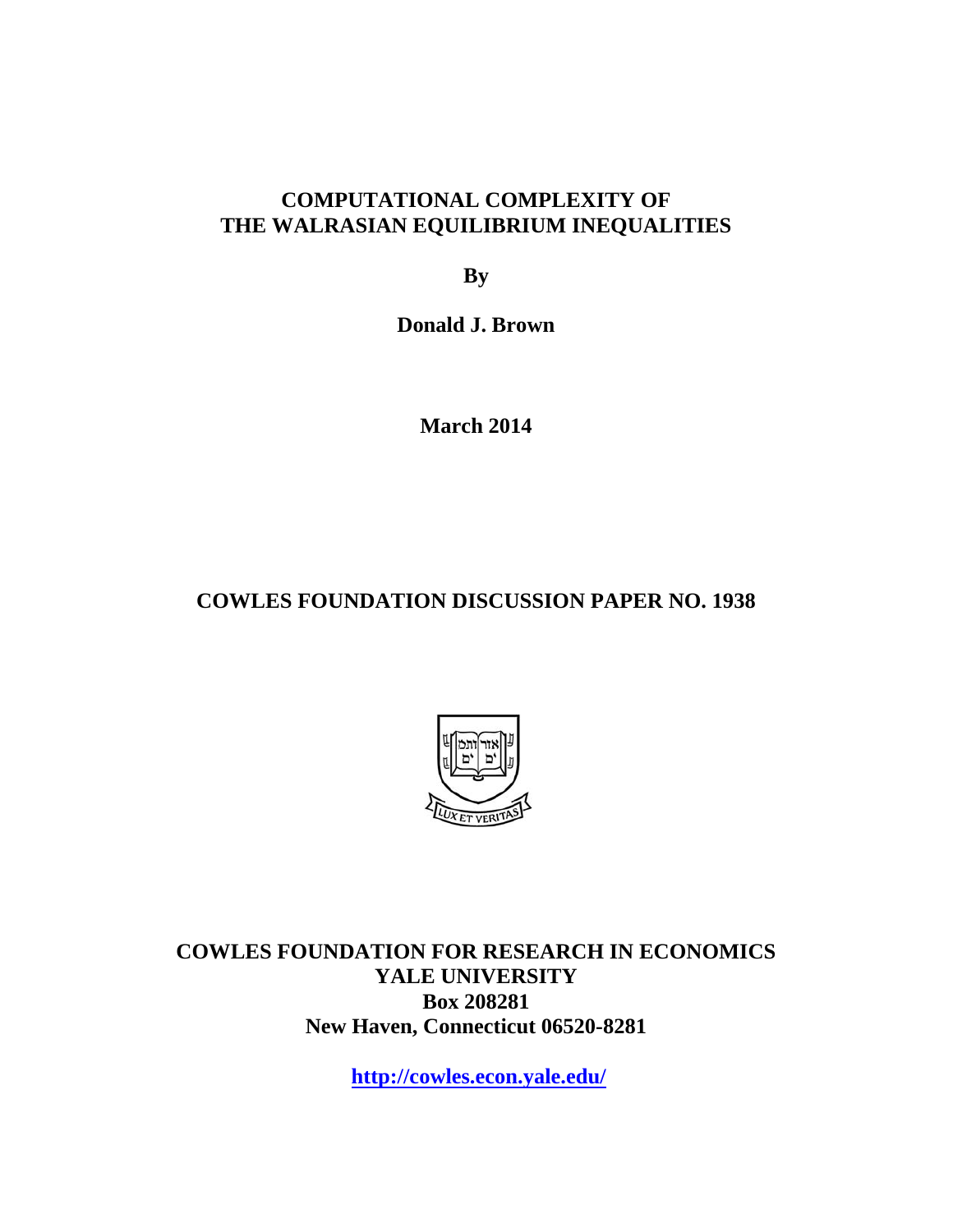# Computational Complexity of the Walrasian Equilibrium Inequalities

Donald J. Brown Department of Economics, Yale University donald.brown@yale.edu

March 2014

#### Abstract

Recently Cherchye et al. (2011) reformulated the Walrasian equilibrium inequalities, introduced by Brown and Matzkin (1996), as an integer programming problem and proved that solving the Walrasian equilibrium inequalities is NP-hard. Following Brown and Shannon (2000), we reformulate the Walrasian equilibrium inequalities as the Hicksian equilibrium inequalities.

Brown and Shannon proved that the Walrasian equilibrium inequalities are solvable iff the Hicksian equilibrium inequalities are solvable. We show that solving the Hicksian equilibrium inequalities is equivalent to solving an NP-hard minimization problem. Approximation theorems are polynomial time algorithms for computing approximate solutions of NP-hard minimization problems.

The contribution of this paper is an approximation theorem for the NP-hard minimization, over indirect utility functions of consumers, of the maximum distance, over observations, between social endowments and aggregate Marshallian demands. In this theorem, we propose a polynomial time algorithm for computing an approximate solution to the Walrasian equilibrium inequalities, where explicit bounds on the degree of approximation are determined by observable market data.

Keywords: Rationalizable Walrasian markets, NP-hard minimization problems, Approximation theorems

JEL Classification: B41, C68, D46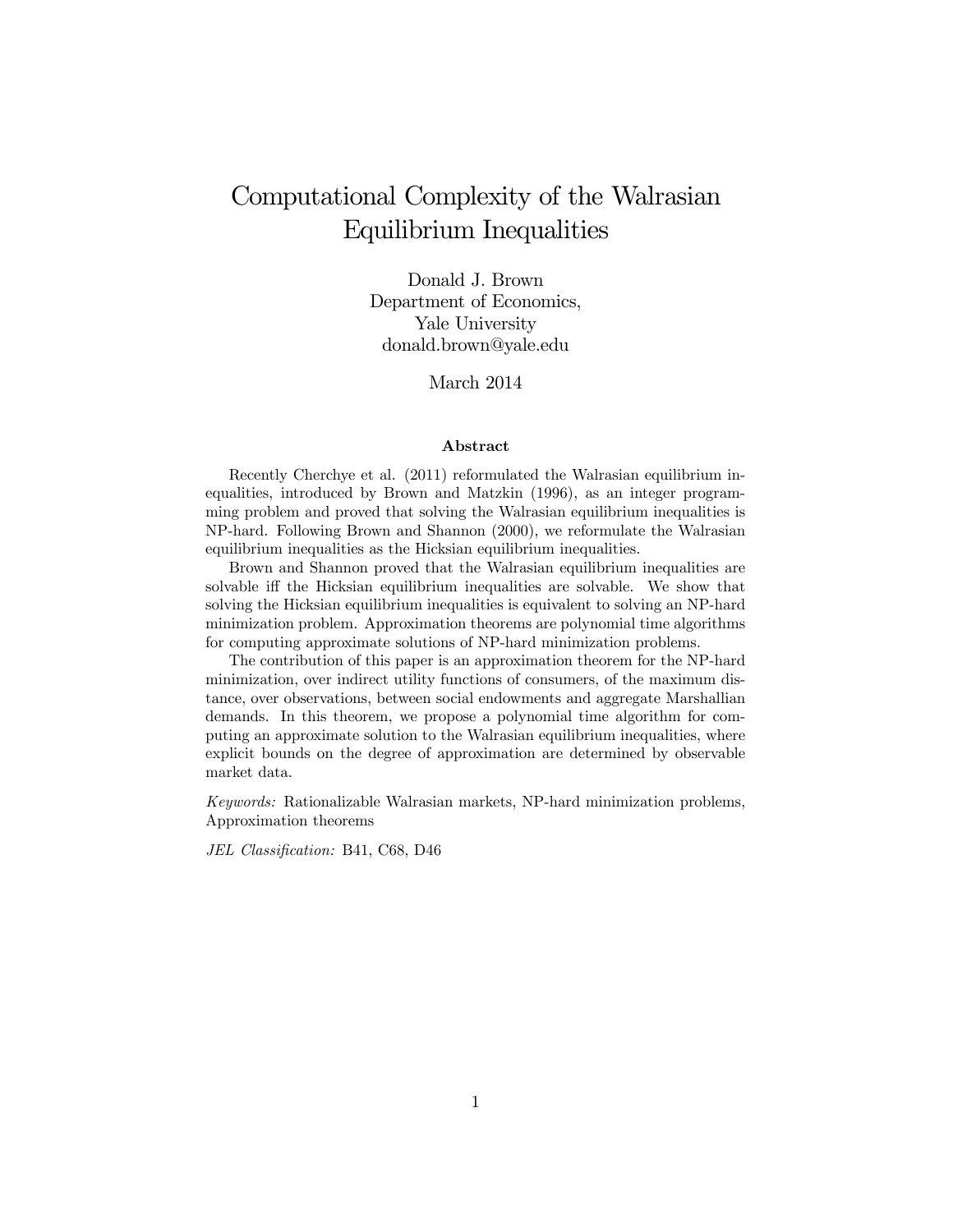## 1 Introduction

The Brown-Matzkin (1996) theory of rationalizing market data with Walrasian markets, where consumers are price-taking, utility maximizers subject to a budget constraint, consists of market data sets and the Walrasian equilibrium inequalities. A market data set is a finite number of observations on market prices, income distributions and social endowments. The Walrasian equilibrium inequalities are the Afriat inequalities for each consumer; the budget constraints for each consumer and the market clearing conditions in each observation. The unknowns in the Walrasian equilibrium inequalities are the utility levels, the marginal utilities of income and the Marshallian demands of individual consumers in each observation. The parameters are the observable market data: market prices, income distributions and social endowments in each observation. The Walrasian equilibrium inequalities are said to rationalize the observable market data if the Walrasian equilibrium inequalities are solvable for some family of utility levels, marginal utilities of income and Marshallian demands of individual consumers, where aggregate Marshallian demands are equal to the social endowments in every observation. This theory is intended to provide an empirical, nonparametric foundation for equilibrium in market economies, consistent with the Walrasian paradigm, as articulated by Arrow and Debreu (1954). As such, the Brown—Matzkin theory of rationalizing market data with Walrasian markets requires an efficient algorithm for solving the Walrasian equilibrium inequalities.

The Tarski—Seidenberg theorem, Tarski (1951), proposes an algorithm, "quantifier elimination," for deriving a finite family of multivariate polynomial inequalities from the Walrasian equilibrium inequalities, where the unknowns are the observable market data: market prices, income distributions and the social endowments in each observation. We define these inequalities as the "revealed Walrasian equilibrium inequalities." It follows from the Tarski—Seidenberg theorem that the revealed Walrasian equilibrium inequalities are solvable for the given market data iff the equilibrium inequalities are solvable for some family of utility levels, marginal utilities of income and Marshallian demands of consumers. The revealed Walrasian equilibrium inequalities exhaust the empirical content of equilibrium in the Walrasian model of market economies. An example is the special case of Afriat's (1967) seminal theorem on revealed consumer demand, where consumer's demands are observable. The Afriat inequalities are linear inequalities, hence they can be solved in polynomial time, using interior point methods. In Africat's theory,  $GARP$ , introduced by Varian (1982), is the revealed Afriat equilibrium inequalities. Unfortunately, in general, the computational complexity of the Tarski—Seidenberg algorithm, is known to be doubly exponential in the worse case. See Basu (2011) for a discussion of the Tarski—Seidenberg theorem and the computational complexity of quantifier elimination.

A decision problem is a problem where the answer is "yes" or "no." In this paper, the decision problem is: Can the observed market data set be rationalized with Walrasian markets? That is, are the Walrasian equilibrium inequalities solvable if the values of the parameters are derived from the observed market data? A decision problem is said to have polynomial complexity, i.e., the problem is in class  $P$ , if there exists an algorithm that solves each instance of the problem in time that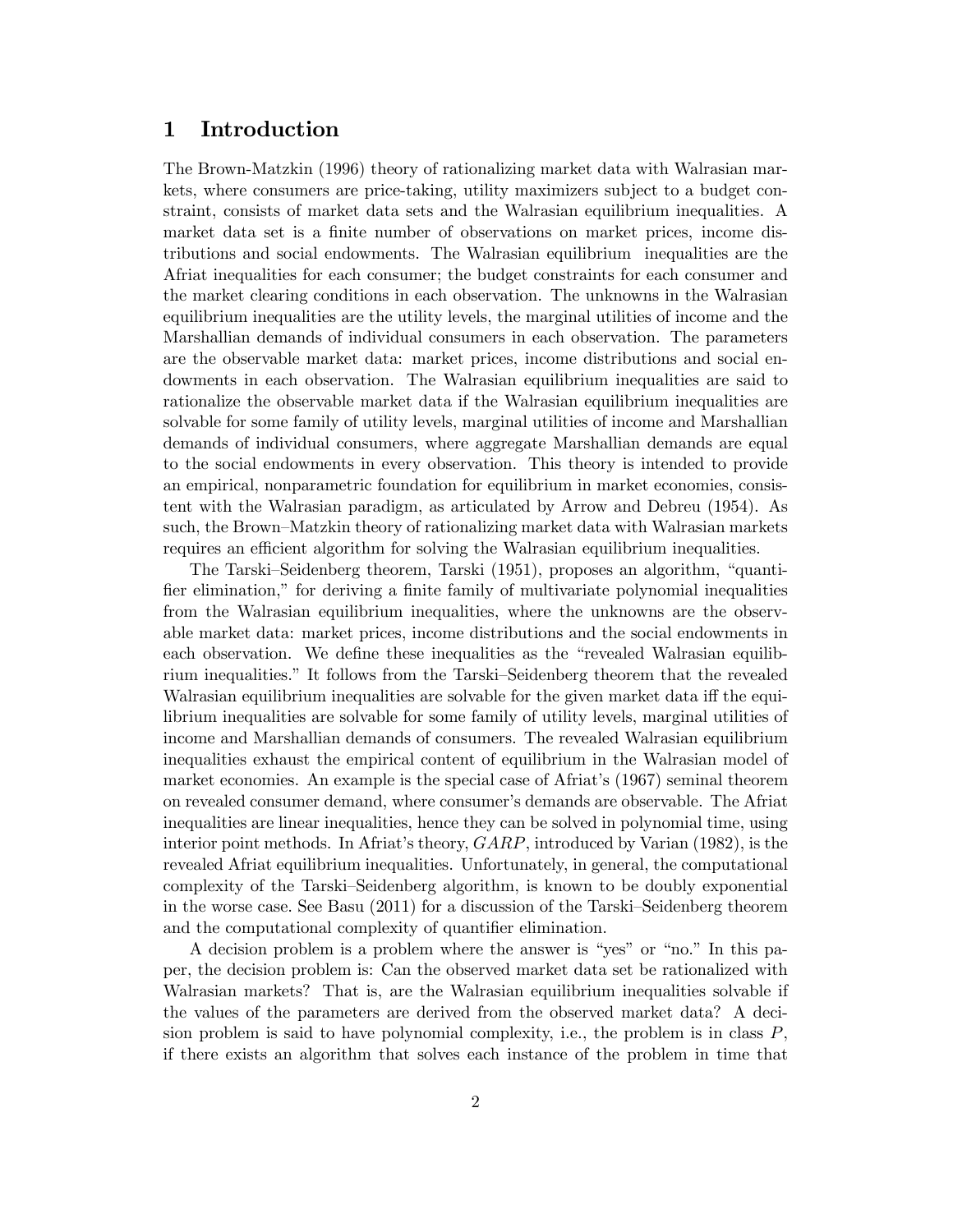is polynomial in some measure of the size of the problem instance. For solving linear programming, interior-point methods are polynomial time algorithms, but the simplex method solves the worse case linear program in time that is exponential in some measure of the size of the worse case linear program. In the literature on computational complexity, polynomial time algorithms are referred to as "efficient" algorithms. A decision problem is said to be in  $\overline{NP}$ , if there exists an algorithm that verifies, in polynomial time, if a proposal is a solution of the problem instance Clearly,

$$
P\subset NP
$$

but it is widely conjectured by computer scientists that

$$
P \neq NP
$$

What is the computational complexity of solving the Walrasian equilibrium inequalities? This important question was first addressed by Cherchye et al. (2011). They proved that solving the Walrasian equilibrium inequalities, reformulated as an integer programming problem is  $NP$ -hard. The decision problem A is said to be  $NP$ -hard, if every problem in  $\overline{NP}$  can be reduced in polynomial time to A. That is, if we can decide the  $NP$ -hard problem A in polynomial time then we can decide every  $NP$ problem in polynomial time. In this case, contrary to the current beliefs of computer scientists,

### $P=NP$

Brown and Shannon (2000) proposed a "dual" theory of rationalizing market data with Walrasian markets, where demands of individual consumers are not observed, and the Afriat inequalities are replaced by the dual Afriat inequalities for minimizing the consumer's monotone, convex, indirect utility function over prices subject to her budget constraint. This "dual" family of Walrasian equilibrium inequalities is called the Hicksian equilibrium inequalities in this paper. The Hicksian equilibrium inequalities are said to rationalize the observed market data if the Hicksian equilibrium inequalities are solvable for some family of indirect utility levels, marginal indirect utilities and Marshallian demands of individual consumers, derived from Roy's identity, where the aggregate Marshallian demands are equal to the social endowments in every observation. Brown and Shannon proved that the Walrasian equilibrium inequalities are solvable iff the Hicksian equilibrium inequalities are solvable. The Hicksian equilibrium inequalities are unsolvable iff for very solution of the consumer's dual Afriat inequalities there is excess aggregate Marshallian demand in some observation. Of course, if for some family of consumer's indirect utility functions "markets almost clear" in every observation, then the market data is "almost rationalized" by Walrasian markets. Theorems of this kind for  $NP$ -hard minimization problems, where the degree of approximation is explicit are called "approximation theorems" in the literature on computational complexity. The contribution of this paper is an approximation theorem for the  $NP$ -hard minimization, over indirect utility functions of consumers, of the maximum distance, over observations, between social endowments and aggregate Marshallian demands. In this theorem, we propose a polynomial time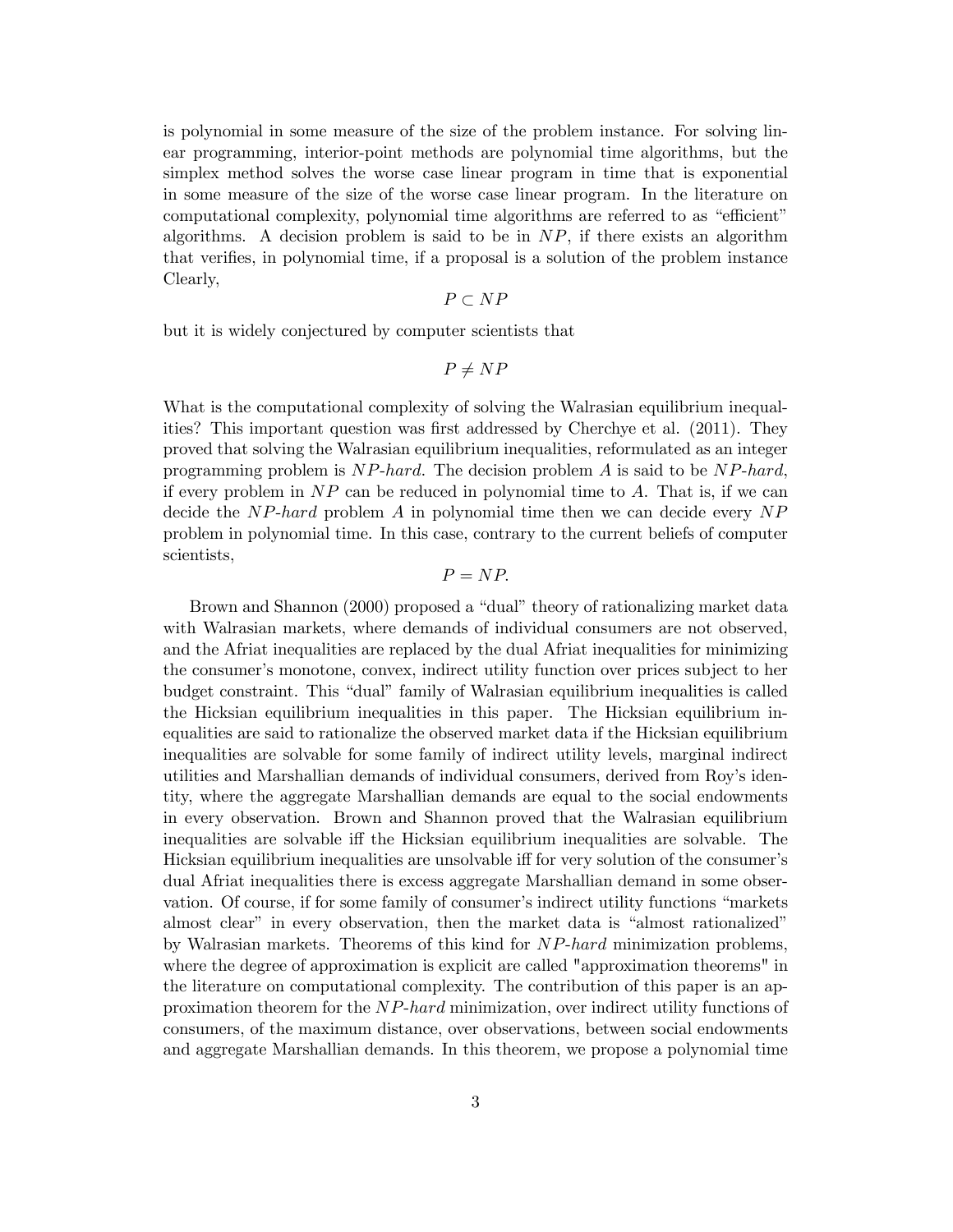algorithm for computing an approximate solution of the Walrasian equilibrium inequalities, where explicit bounds on the degree of approximation are determined by observable market data.

## 2 Solving the Walrasian Equilibrium Inequalities

For completeness, we recall the (strict) Afriat inequalities (1967) and the (strict) dual Afriat inequalities, introduced by Brown and Shannon (2000). Given solutions of the Afriat inequalities, we also recall Afriat's construction of a piece-wise linear, monotone, concave utility function for rationalizing Marshallian demands. This is the same construction used by Brown and Shannon to derive a piece-wise linear, monotone, convex indirect utility function, from solutions of the dual Afriat inequalities, to rationalize Marshallian demand.

#### Proposition 1 If the market data set is

$$
D \equiv \{p_j, x_j, I_j\}_{j=1}^N
$$

where

$$
u(x_j) = \max_{p_j \cdot y \le I_j} u(y)
$$

and

$$
V\left(\frac{p_j}{I_j}\right) = \min_{\frac{p}{I_j} \cdot x_j \le 1} V\left(\frac{p}{I_j}\right)
$$

then the (strict) Afriat inequalities for  $N$  observations are:

$$
u_i < u_j + \lambda_j p_j \cdot (x_i - x_j) \text{ for } i, j \le N
$$

and the dual (strict) Afriat inequalities for  $N$  observations are:

$$
V_i - V_j > \nabla_{\frac{p}{L}} V\left(\frac{p_j}{I_j}\right) \cdot \left(\frac{pi}{I_i} - \frac{p_j}{I_j}\right)
$$

where (i)  $u_i$  and  $u_j$  are positive utility levels, (ii)  $\lambda_j$  are positive marginal utilities of income, (iii)  $p_j$  are the market prices in observation, (iv)  $I_j$  is the consumer's income in observation j, (v)  $x_i$  and  $x_j$  are the Marshallian demands in the respective budget sets, (vi)  $V_i$  and  $V_j$  are positive indirect utility level, (vii)  $q_j \equiv \nabla_{\frac{p}{L}} V(p_j/I_j)$ , and (viii) where  $q_i \ll 0$ 

**Proposition 2** If the (strict) Afriat inequalities are solvable for utility levels,  $u_i$ , marginal utilities of income  $\lambda_j$  and Marshallian demands  $x_j$  for the given market data

$$
D \equiv \{p_j, x_j, I_j\}_{j=1}^N
$$

then

$$
\widehat{u}(x) \equiv \max_{j=1}^{j=N} [u_j + \lambda_j p_j \cdot (x - x_j)]
$$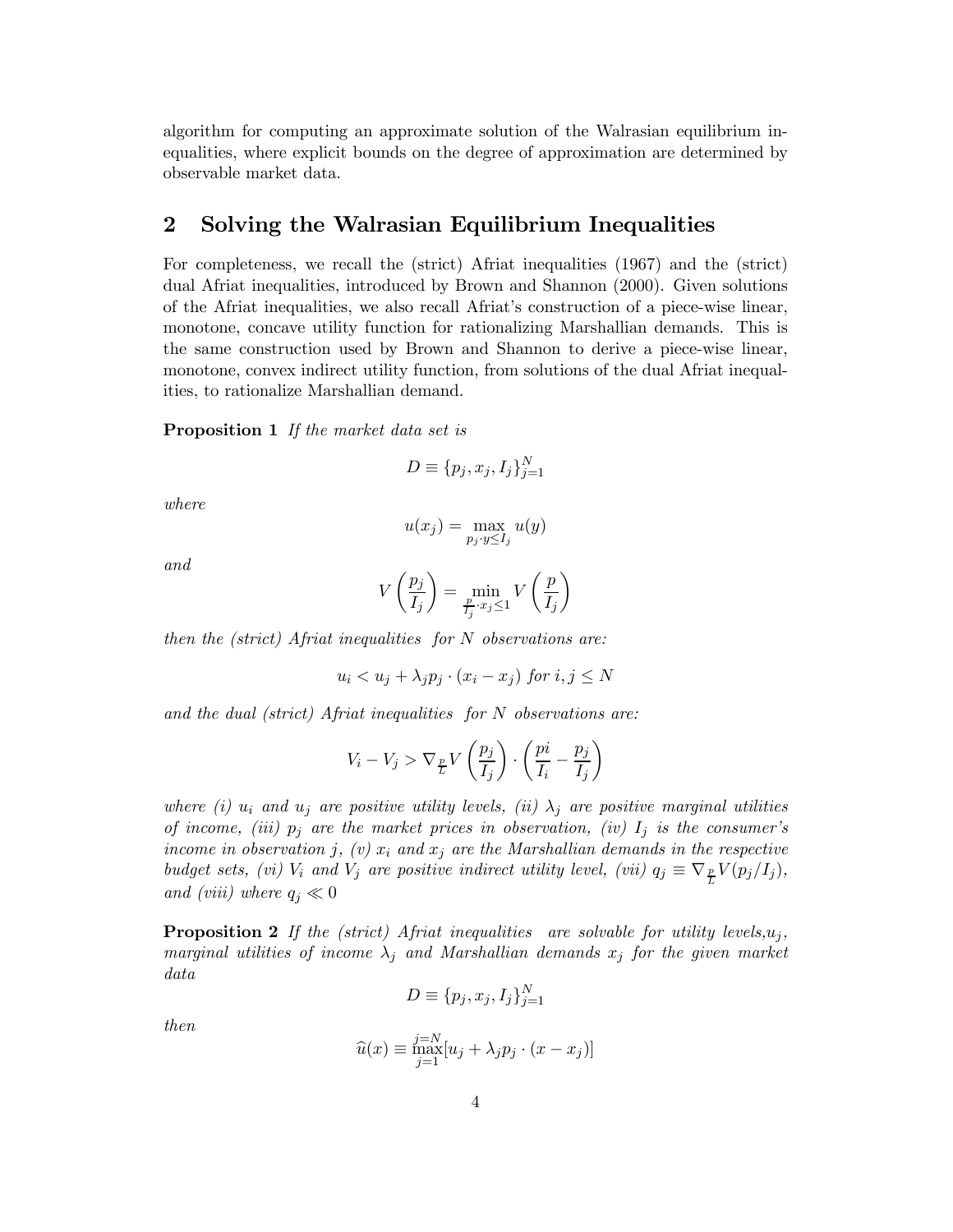is a piece-wise linear, monotone, concave utility function that rationalizes  ${x_j}_{j=1}^{j=N}$ . That is,

$$
\widehat{u}(x_j) = \{\max \widehat{u}(x) : p_j \cdot x \le I_j\}
$$

**Proposition 3** If the (strict) dual Afriat inequalities are solvable for indirect utility levels,  $V_i$  and marginal indirect utilities

$$
q_j \equiv \nabla_{\frac{p}{L}} V(\frac{p_j}{I_j})
$$

for the given market data

$$
D \equiv \{p_j, x_j, I_j\}_{j=1}^N
$$

then

$$
\widehat{V}\left(\frac{p}{I}\right) \equiv \min_{j=1}^{j=N} \left[\nabla_{\frac{p}{L}} V\left(\frac{p_j}{I_j}\right) \cdot \left(\frac{p}{I} - \frac{p_j}{I_j}\right)\right]
$$

is a piece-wise linear, monotone, convex indirect utility function that rationalizes  ${p_j}/{I_j}\}_{j=1}^{j=N}$ . That is,

$$
\widehat{V}\left(\frac{p_j}{I_j}\right) = \left\{\min \widehat{V}\left(\frac{p}{I}\right) : \frac{p}{I} \cdot x_j \le 1\right\}.
$$

In addition to the Afriat and the dual Afriat inequalities, our analysis is predicated on Roy's identity.

**Proposition 4** Roy's Identity (Theorem 22.3 in Simon and Blume (1994))Let  $U(x)$ be a  $C^2$ utility function that satisfies monotonicity and strict concavity. Let  $\xi(p, I)$  be the Marshallian demand function for U and  $V(p, I)$  the corresponding indirect utility function. If  $(p, I)$  and  $\xi(p, I)$  are all strictly positive, then

$$
\xi_i(p,I) = -\frac{\frac{\partial V(p,I)}{\partial p_i}}{\frac{\partial V(p,I)}{\partial I}}
$$

**Definition 5** If the market data set  $D = \{p_j, \omega_j, I_{ij}\}_{ij}^{MN}$  then, the Hicksian equilibrium inequalities are defined as: (1) The strict, dual Africat inequalities for each consumer. (2) Market clearing in each observation, where it follows from Roy's identity that the Marshallian demands are:

$$
x_{ij} \equiv -\frac{\nabla_p V_i(\frac{p_j}{I_{ij}})}{\nabla_I V_i(\frac{p_j}{I_{ij}})} = \frac{(-\frac{q_{ij}}{I_{ij}})}{-\frac{p_j \cdot q_{ij}}{I_{ij}^2}} = \frac{I_{ij} q_{ij}}{p_j \cdot q_{ij}} = \frac{(-q_{ij})}{I_{ij} \lambda_{ij}}.
$$

That is,

$$
x_{ij} = \frac{I_{ij}q_{ij}}{p_j \cdot q_{ij}}.
$$

Hence markets clear in each observation iff for  $j = 1, 2, ..., N$ 

$$
\sum_{i=1}^{t=M} x_{ij} = \sum_{i=1}^{t=M} \frac{I_{ij} q_{ij}}{p_j \cdot q_{ij}} \le \omega_j.
$$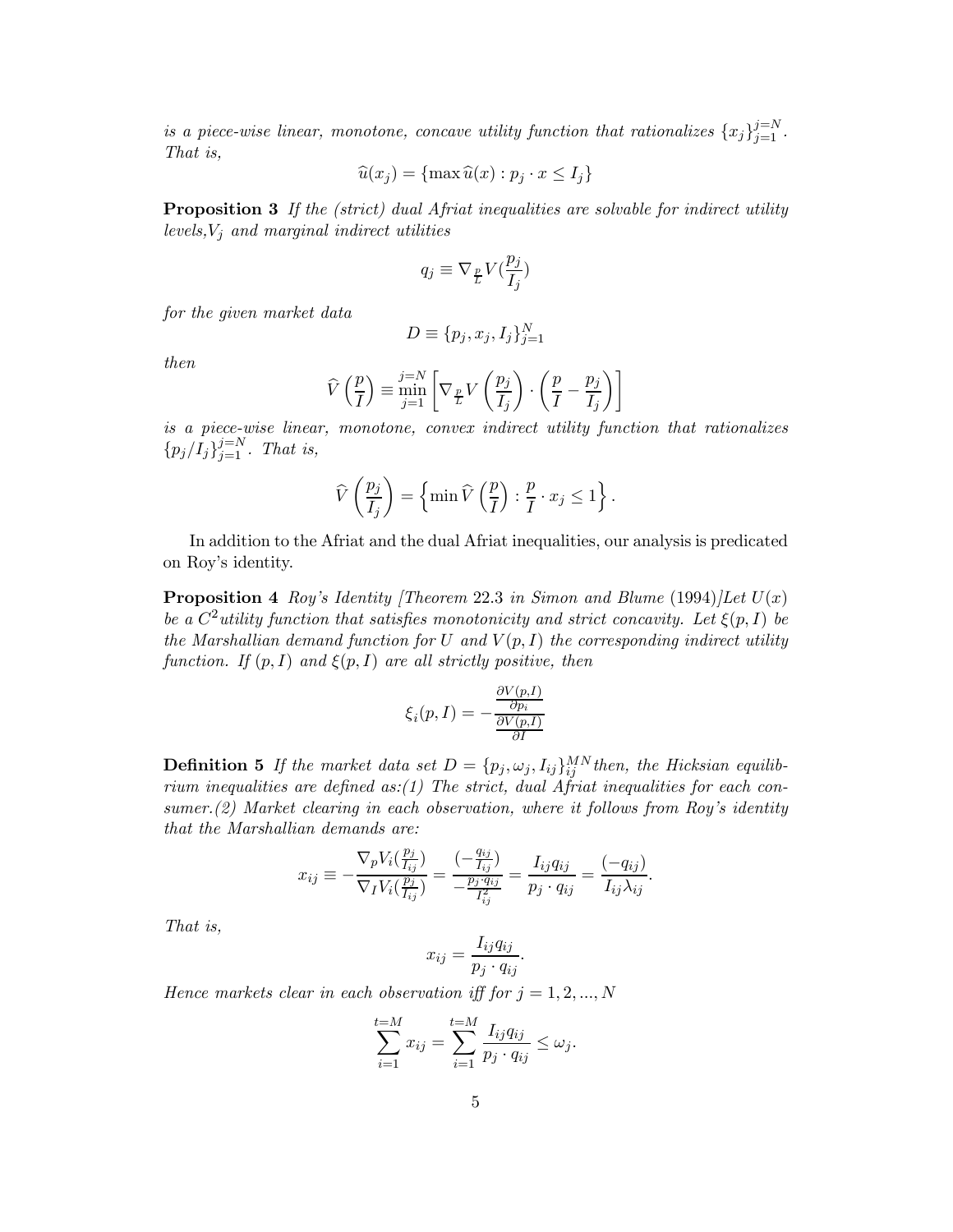Rationalizability of the Hicksian equilibrium inequalities was established by Brown and Shannon (2000).

Theorem 6 (Brown and Shannon) If

$$
D \equiv \{p_j, \omega_j, I_{ij}\}_{ij}^{MN}
$$

is the given market data set, where for  $1 \leq j \leq N$ 

$$
\sum_{i=1}^{i=M} I_{ij} = p_j \cdot \omega_j,
$$

then the following statements are equivalent:

(a) There exists a strictly convex, monotone, smooth indirect utility function  $V_i(p/I)$ that rationalizes  $D$ 

(b)There exists numbers

$$
V_{ij} \equiv V_i \left(\frac{p_j}{I_{ij}}\right)
$$

and vectors

$$
q_{ij} \equiv \nabla_{\frac{p}{I}} V_i \left( \frac{p_j}{I_{ij}} \right) \in R^L
$$

for  $j, k = 1, 2, ..., N$  such that  $k \neq j$  (i)

$$
V_{ik} - V_{ij} > q_{ij} \cdot \left(\frac{p_k}{I_{ik}} - \frac{p_j}{I_{ij}}\right)
$$

for  $1 \leq i \leq M$ ;  $1 \leq j \leq N$ . where (ii)

$$
-\frac{p_j \cdot q_{ij}}{I_{ij}^2} \equiv \lambda_{ij} > 0, \ q_{ij} \ll 0.
$$

**Proof.** See Theorem 1 and Lemma 1 in Brown and Shannon. ■

Corollary 7 (Brown and Shannon) An equivalent family of dual Afriat inequalities, where prices are not normalized by incomes, is the following: for  $j, k = 1, 2, ..., N$ such that  $k \neq j$ 

$$
V_{ik} - V_{ij} > \frac{q_{ij}}{I_{ij}} \cdot (p_k - p_j) - \frac{p_j \cdot q_{ij}}{I_{ij}^2} (I_{ik} - I_{ij})
$$

for  $1 \leq i \leq M$ ;  $1 \leq j \leq N$ . where

$$
\nabla_p V_i \left(\frac{p_j}{I_{ij}}\right) = \frac{q_{ij}}{I_{ij}}
$$

for  $1 \leq i \leq M$ ;  $1 \leq j \leq N$ ., where

$$
\nabla_I V_i \left( \frac{p_j}{I_{ij}} \right) = -\frac{p_j \cdot q_{ij}}{I_{ij}^2} \equiv \lambda_{ij}.
$$

In Lemma 2, Brown and Shannon show that Hicksian equilibrium inequalities are equivalent to the Walrasian equilibrium inequalities. That is, the Walrasian equilibrium inequalities are solvable iff the Hicksian equilibrium inequalities are solvable.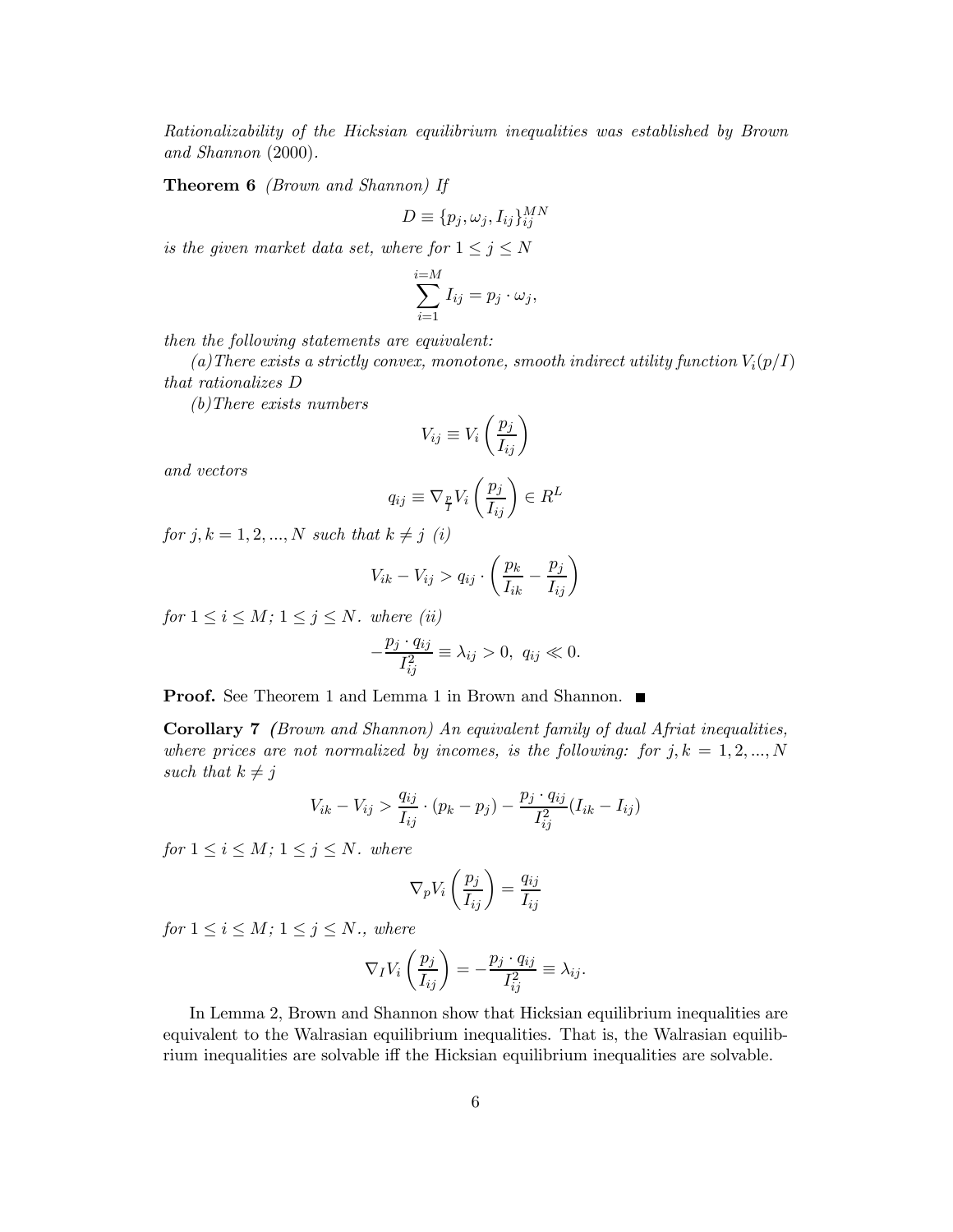## 3 An Approximation Theorem for Walrasian Markets

The best known uniform bound on the marginal utilities of income is the assumption that consumers are endowed with quasilinear utilities. In this case, we restrict attention to rationalizing market data with Hicksian economies where  $\lambda_{ij} = 1$ . That is, we assume the market data can be rationalized by a Hicksian quasilinear economy, where each consumer is endowed with a smooth, monotone, convex, indirect quasilinear utility function. The Hicksian quasilinear equilibrium inequalities consist of the Hicksian equilibrium inequalities and the linear equalities:

$$
p_j \cdot (-q_{ij}) = I_{ij}^2,
$$

The Hicksian quasilinear equilibrium inequalities is a family of linear inequalities in  $q_{ij}$ , where

$$
\sum_{i=1}^{i=M} x_{ij} \equiv -\frac{\nabla_p V_i \left(\frac{p_j}{I_{ij}}\right)}{\nabla_I V_i \left(\frac{p_j}{I_{ij}}\right)} = \sum_{i=1}^{i=M} \frac{\left(-\frac{q_{ij}}{I_{ij}}\right)}{-\frac{p_j \cdot q_{ij}}{I_{ij}^2}} = \sum_{i=1}^{i=M} \frac{(-q_{ij})}{I_{ij}}.
$$

Hence  $\Gamma$ , the optimal value of the linear program R, can be computed in polynomial time, where  $\overline{a}$ 

$$
\Gamma \equiv \left\{ \min_{1 \leq r; q_{ij} \leq 0} r : \sum_{\lambda_{ij} \neq 1} \frac{(-q_{ij})}{I_{ij}} \leq r \omega_j \right\} : R
$$

 $\Gamma = 1$  iff the market data is rationalized by a Hicksian quasilinear economy.

The importance of Hicksian quasilinear economies is that they allow us to approximate market economies, where we assume the consumer's marginal utilities of income  $\lambda_{ij} \geq 1$ . The empirical justification for this assumption follows from restricting incomes of consumers to to be bounded above and the empirical finding of Laydard (2008) and Elsas and Assmann (2012) that the marginal utility of income diminishes with income, as conjectured by the classical economists. Diminishing marginal utility of income is one of the theoretical justifications for progressive taxation. Hence w.o.l.o.g. we assume that the lower bound on the marginal utilities of income for each consumer is one. In this case, the Hicksian equilibrium inequalities are augmented by the linear inequalities:

$$
p_j \cdot (-q_{ij}) \geq I_{ij}^2.
$$

If we recast the dual Afriat inequalities as the first order conditions for minimizing a smooth, monotone, convex indirect utility function subject to a budget constraint defined by the Marshallian demand, then we can invoke Gauvin's (1977) theorem that the set of Lagrange multipliers for the budget constraint is bounded iff the consumers optimization problem satisfies the Mangasarian—Fromovitz constraint qualification, derived in Mangasarian–Fromovitz (1967). That is, for fixed  $(x_{ij}, I_{ij})$ the *i*th consumer solves the following optimization problem  $(Q_{ij})$ :

$$
\min_{\{p \in R_{++}^K | \frac{p}{I_{ij}} \cdot x_{ij} \le 1\}} V_i\left(\frac{p}{I_{ij}}\right) = V_i\left(\frac{p_j}{I_{ij}}\right).
$$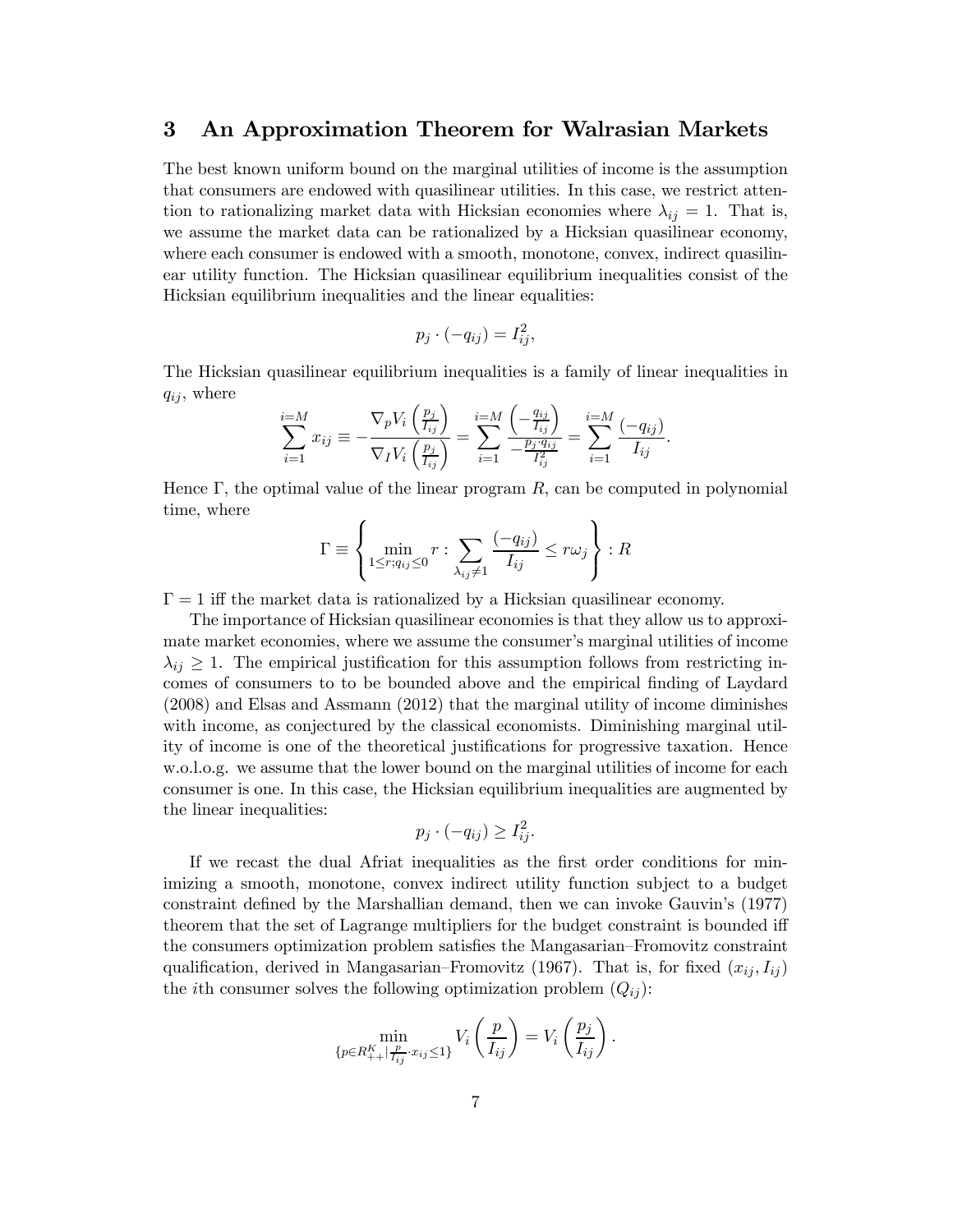The Lagrangian for  $Q_{ij}$  is

$$
L(p : \mu_{ij}) \equiv V_i \left(\frac{p}{I_{ij}}\right) + \mu_{ij} \left(\frac{p}{I_{ij}} \cdot x_{ij} - 1\right)
$$

where

$$
x_{ij} \equiv -\frac{\nabla_p V_i\left(\frac{p_j}{I_{ij}}\right)}{\nabla_I V_i\left(\frac{p_j}{I_{ij}}\right)} = -\frac{\frac{q_{ij}}{I_{ij}}}{-\frac{p_j \cdot q_{ij}}{I_{ij}^2}} = \frac{I_{ij} q_{ij}}{p_j \cdot q_{ij}} = \frac{\left(-\frac{q_{ij}}{I_{ij}}\right)}{\lambda_{ij}}.
$$

Hence the first order conditions are:

$$
\frac{q_{ij}}{I_{ij}} = \nabla_p V_i \left(\frac{p_j}{I_{ij}}\right) = -\mu_{ij} x_{ij} = \mu_{ij} \frac{\frac{q}{I_{ij}}}{\lambda_{ij}} = \frac{q_{ij}}{I_{ij}} \text{ iff } \mu_{ij} = \lambda_{ij}.
$$

The Mangasarian—Fromovitz constraint qualification follows from Slater's constraint qualification for convex inequality constraints, e.g., the budget constraint. See the Fritz John Theorem, Theorem 19.1, in Simon and Blume (1994) for the Mangasarian— Fromovitz constraint qualification and Theorem 19.12 in Simon and Blume for Slater's constraint qualification.

Gauvin computes a bound  $\Upsilon_{ij}$  on the Lagrange multipliers  $\mu_{ij}$  by solving the following linear program:

$$
\mu_{ij} \leq \Upsilon_{ij} \equiv \min_{\{y \in R^K | x_{ij} \cdot y \leq -1} \nabla_p V_i \left(\frac{p_j}{I_{ij}}\right) \cdot y = \nabla_p V_i \left(\frac{p_j}{I_{ij}}\right) \cdot y_{ij}.
$$

We compute a universal upper bound  $\Theta$  on the  $\mu_{ij}$ , independent of  $\nabla_p V(p_j / I_{ij})$  and  $x_{ij}$ , as the optimal value of the maxmin optimization problem, where  $\Pi_i$  is the family of dual Afriat inequalities for consumer  $i$ ,

$$
\Theta \equiv \max_{\frac{q_{ij}}{I_{ij}} \in \Pi_i} \min_{\{y \in R^K | \omega_j \cdot y \le -1\}} \frac{(-q_{ij})}{I_{ij}} \cdot y.
$$

If  $\omega_i$  is the social endowment in observation *j* and  $x_{ij} \leq \omega_j$  then  $\Upsilon_{ij} \leq \Theta$ . The results in Brown and Calsamiglia (2007) imply that the quasilinear solutions of the dual Afriat inequalities are characterized by the family of linear inequalities :  $\lambda_{ij} = 1$ , hence

 $1 \leq \Theta$ 

 $(-q_{ij})/I_{ij}$  and y lie in separable polyhedral constraint sets and the objective function is bilinear. Gosh and Boyd  $(2003)$  — see section 2 on bilinear problems — show that maximin problems with these properties can be reduced to a linear program and solved in polynomial time. Since  $\mu_{ij} = \lambda_{ij}$ , it follows that  $\lambda_{ij} \leq \Theta$ . For  $1 \leq j \leq M$ :

**Definition 8** Approximation Theorems If  $OPT(\beta)$  is the optimal value of a NPhard minimization problem for the input  $\beta$  and  $\widehat{OPT}(\widehat{\beta})$  is the optimal value of the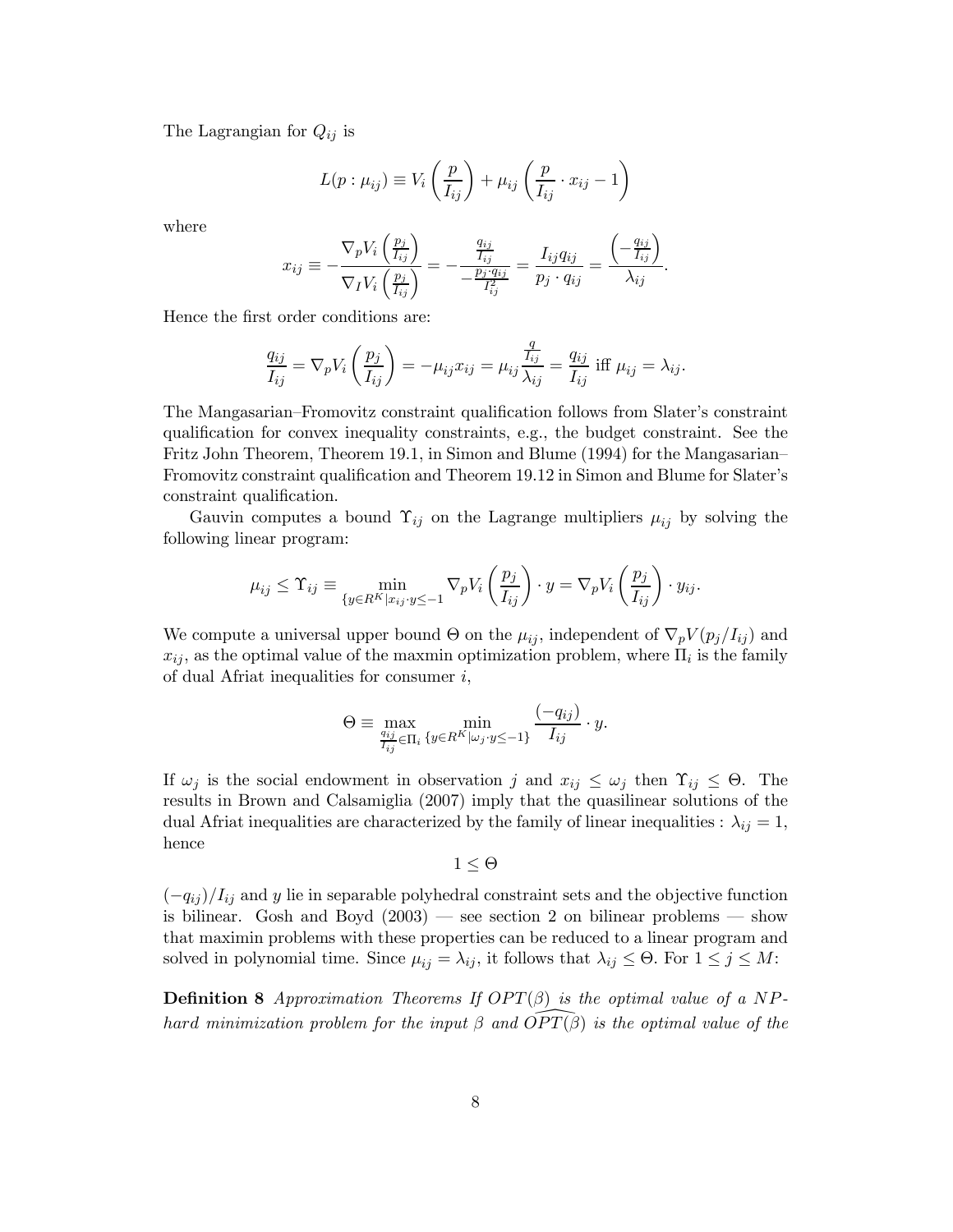approximating minimization problem for the input  $\beta$ , then the ratio  $\frac{\overline{OPT(\beta)}}{\overline{OPT(\beta)}}$  is bounded above by the "approximation ratio"  $\alpha(\beta) \geq 1$ . Hence

$$
OPT(\beta) \leq \widehat{OPT(\beta)} \leq \alpha(\beta) OPT(\beta),
$$

where  $\widehat{OPT(\beta)}$  and  $\alpha(\beta)$  can be computed in time polynomial in  $\beta$ .

**Lemma 9** [Approximation Lemma]: If  $\Theta \geq \lambda_{ij} \geq 1$ , then

$$
\Theta \sum_{i=1}^{i=M} x_{ij} \ge \sum_{\lambda_{ij} > 1} \frac{(-q_{ij})}{I_{ij}} \ge \sum_{i=1}^{i=M} x_{ij} \text{ for } 1 \le j \le N.
$$

Proof.

$$
\sum_{i=1}^{i=M} x_{ij} \equiv -\frac{\nabla_p V_i(\frac{p_j}{I_{ij}})}{\nabla_I V_i(\frac{p_j}{I_{ij}})} = \sum_{i=1}^{i=M} \frac{\left(-\frac{q_{ij}}{I_{ij}}\right)}{-\frac{p_j \cdot q_{ij}}{I_{ij}^2}} = \sum_{i=1}^{i=M} \frac{(-q_{ij})}{I_{ij} \lambda_{ij}}.
$$

If  $\Theta \geq \lambda_{ij} > 1$ , then

$$
\Theta \sum_{\lambda_{ij}} \frac{(-q_{ij})}{I_{ij} \lambda_{ij}} \ge \sum_{\lambda_{ij} > 1} \frac{(-q_{ij})}{I_{ij}} > \sum_{\lambda_{ij} > 1} \frac{(-q_{ij})}{I_{ij} \lambda_{ij}}.
$$

That is,

 $\blacksquare$ 

$$
\Theta \sum_{i=1}^{i=M} x_{ij} \ge \sum_{\lambda_{ij} > 1} \frac{(-q_{ij})}{I_{ij}} \ge \sum_{i=1}^{i=M} x_{ij} \text{ for } 1 \le j \le N.
$$

**Theorem 10** [Approximation Theorem]If (1)  $\Delta$  is the optimal value of the nonconvex program  $S$ , where

$$
\Delta \equiv \left\{ \min_{1 \leq s; q_{ij} \leq 0} s : \sum_{\lambda_{ij}} \frac{(-q_{ij})}{I_{ij} \lambda_{ij}} \leq s \omega_j \right\} : S.
$$

(2)  $\Gamma$  is the optimal value of the linear program R, where

$$
\Gamma \equiv \min_{1 \leq r; q_{ij} \leq 0} r : \sum_{\lambda_{ij} > 1} \frac{(-q_{ij})}{I_{ij}} \leq r \omega_j \} : R.
$$

 $(3)$   $\Psi$  is the optimal value of the nonconvex program T, where

$$
\Psi \equiv \left\{ \min_{1 \leq t; q_{ij} \leq 0} t : \Theta \sum_{\lambda_{ij}} \frac{(-q_{ij})}{I_{ij} \lambda_{ij}} \leq t \omega_j \right\} : T.
$$

Then

$$
(a) \ \Psi \geq \Gamma \geq \Delta
$$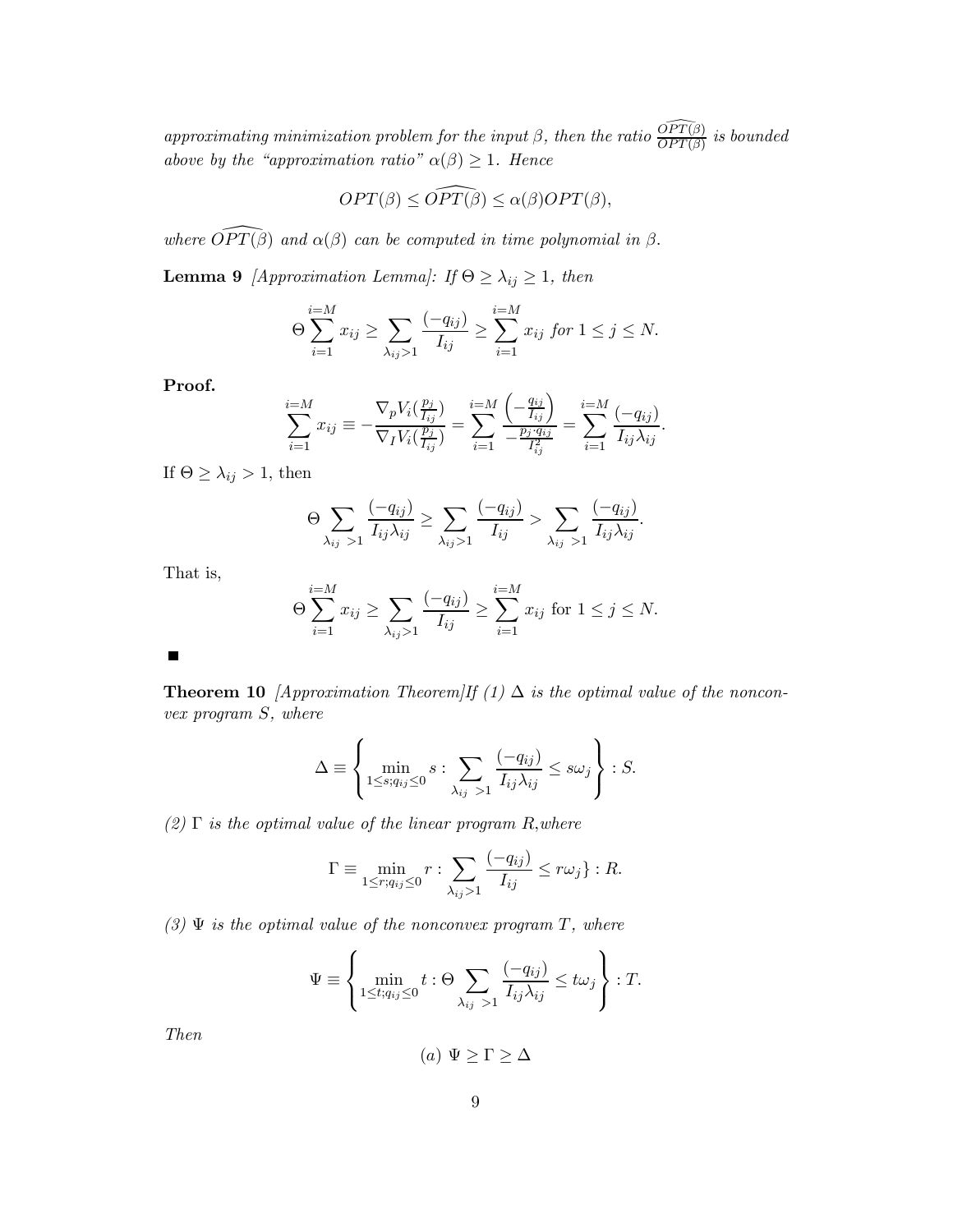and

(b) 
$$
\Psi = \Theta \Delta
$$
.

That is,

$$
(c) \Theta \Delta \geq \Gamma \geq \Delta.
$$

**Proof.** (a) follows from the approximation lemma. To prove (b) note the  $1 - 1$ correspondence between  $s$  and  $t$ , where

$$
t \to \frac{t}{\Theta} \equiv s
$$
 and  $s \to s\Theta \equiv t$ 

That is,

$$
\frac{\Psi}{\Theta} = \left\{\min_{1 \leq t; q_{ij} \leq 0} t : \sum_{\lambda_{ij}} \frac{(-q_{ij})}{I_{ij} \lambda_{ij}} \leq \frac{t}{\Theta} \omega_j \right\} = \left\{\min_{1 \leq s; q_{ij} \leq 0} s : \sum_{\lambda_{ij}} \frac{(-q_{ij})}{I_{ij} \lambda_{ij}} \leq s \omega_j \right\} = \Delta.
$$

Hence

Е

$$
\Psi = \Theta \Delta.
$$

 $\Delta = 1$  iff the market data is rationalized by a Hicksian economy, where all consumers are endowed with indirect utility functions with marginal utilities of income,  $\lambda_{ij} \geq 1$ .  $\Gamma = 1$  iff the market data is rationalized by a Hicksian quasilinear economy, where all consumers are endowed with quasilinear utility functions, i.e., the marginal utilities of income,  $\lambda_{ij} = 1$ .  $\Theta$  and  $\Gamma$  are optimal values of linear programs, hence they can be computed in polynomial time using interior point methods.  $\Delta$  is an  $NP - hard$  minimization problem...

Utility functions with marginal utilities of income bounded below by one are interesting in their own right, e.g., in fields like public finance and development economics. We close with an extension of the Brown-Calsamiglia characterization of quasilinear utility functions, where the marginal utilities of income equal one, to utility functions where the marginal utilities of income are bounded below by one.

**Proposition 11** The market data  $\{p_j, I_j\}_{j=1}^{j=N}$  is rationalized by an indirect utility function  $V_i(p, I)$ , where the marginal utilities of income

$$
\lambda_{ij} \equiv \frac{p_j \cdot (-q_{ij})}{I_{ij}^2}
$$

are bounded below by one, iff the following family of linear inequalities are solvable,

(1) 
$$
V_{ik} - V_{ij} > \frac{q_{ij}}{I_{ij}} \cdot (p_k - p_j) - \frac{p_j \cdot q_{ij}}{I_{ij}^2} (I_{ik} - I_{ij}),
$$
  
(2)  $\lambda_{ij} \ge 1$  or equivalently  $p_j \cdot (-q_{ij}) \ge I_{ij}^2$ .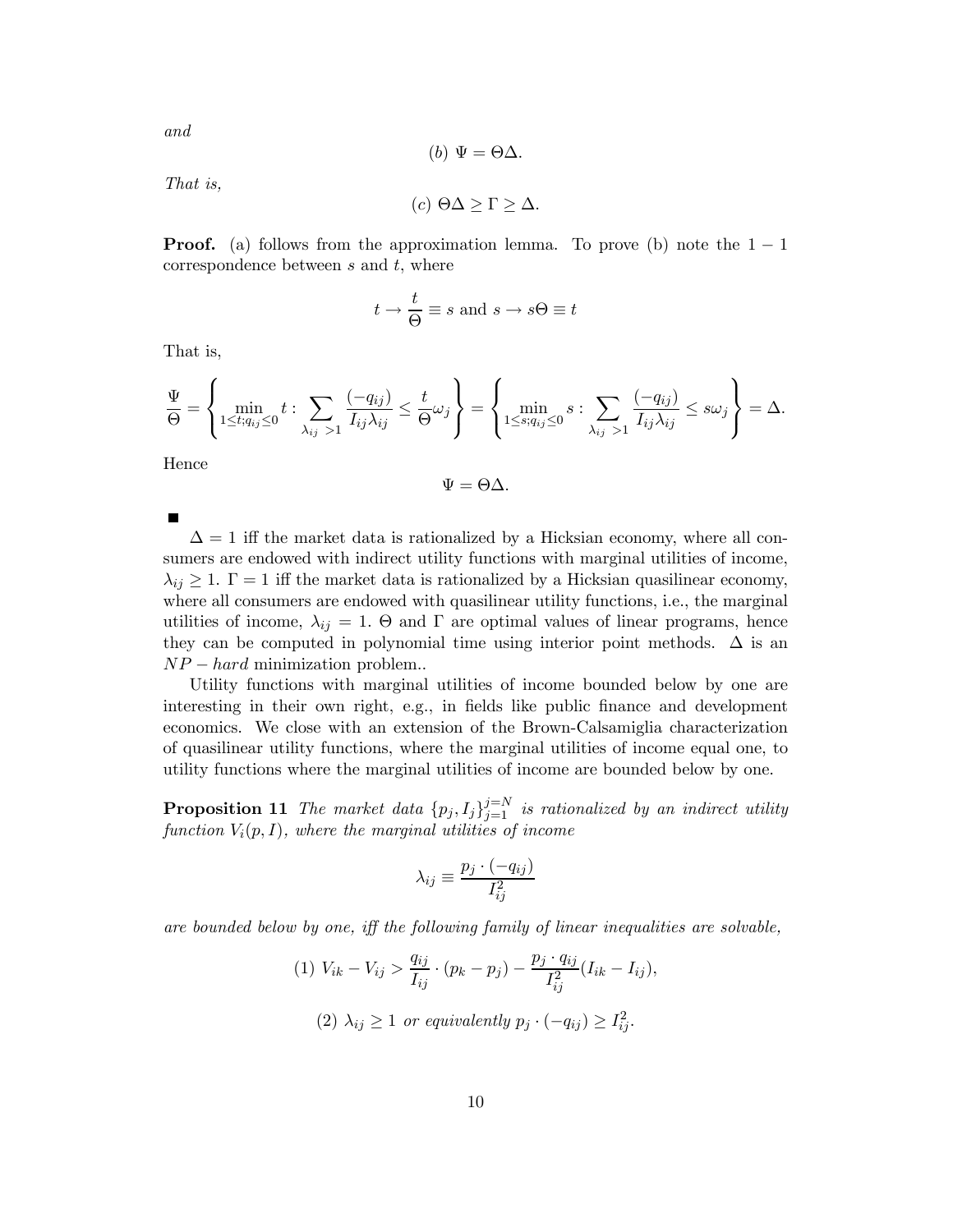**Proof.** Necessity is immediate. We use Africat's construction for sufficiency:

$$
V_i(p, I) \equiv \vee_{j=1}^{j=N} \left[ V_{ij} + \frac{q_{ij}}{I_{ij}} \cdot (p - p_j) - \frac{p_j \cdot q_{ij}}{I_{ij}^2} (I - I_{ij}) \right].
$$

It follows from convex analysis that the subgradient of the max of a finite family of convex functions is a convex combination of the subgradients of the component functions. Since the marginal utilities of income of the component functions are bounded below by one, the marginal utility of income of  $V_i(p, I)$  is bounded below by one.  $\blacksquare$ 

Acknowledgement 12 Dan Spielman suggested several excellent references on the computational complexity of algorithms. The comments of Felix Kubler on an earlier draft of this paper were very helpful. I thank them both.

## 4 References

Afriat, S.: "The Construction of a Utility Function from Demand Data," International Economic Review (1967), 8: 67—77.

Arrow, K., and G. Debreu: "The Existence of an Equilibrium for a Competitive Economy," Econometrica (1954), 22: 265—290.

Basu, S.: "Algorithms in Real Algebraic Geometry: Survey. Department of Mathematics," Purdue University, West

Lafayette, 2011.

Brown, D.J., and C. Calsamiglia: "The Nonparametric Approach to Applied Welfare Analysis," Econ Theory (2007), 31: 181—188.

Brown, D.J., and R.L. Matzkin: "Testable Restrictions on the Equilibrium Manifold," Econometrica (1996), 64: 1249—1262.

Brown, D.J., and C. Shannon: "Uniqueness, Stability, and Comparative Statics in Rationalizable Walrasian Markets," Econometrica (2000), 68: 1529—1539.

Cheryche, L. et al.: "Testable Implications of General Equilibrium Models: An Integer Programming Approach," J. Math. Econ. (2011), 47: 564—575.

Debreu, G.: "The Coefficient of Resource Utilization," Econometrica (1951), 19: 273—292.

Elsas, S., and C. Assman: "The Diminishing of Marginal Utility of Income under Latent Individual Specific Heterogeneity," http://www.iariw.org (2012).

Gauvin, J.: "A Necessary and Sufficient Regularity Condition to Have Bounded Multipliers in Nonconvex Programming," Mathematical Programming (1977), 12: 136—138.

Gosh, A., and S. Boyd: "Minimax and Convex-Concave Games," EE3920, Stanford University, Autumn, 2003.

Laydard, R., et al.: "The Marginal Utility of Income," Journal of Public Economics (2008), 92(8—9): 1846—1857.